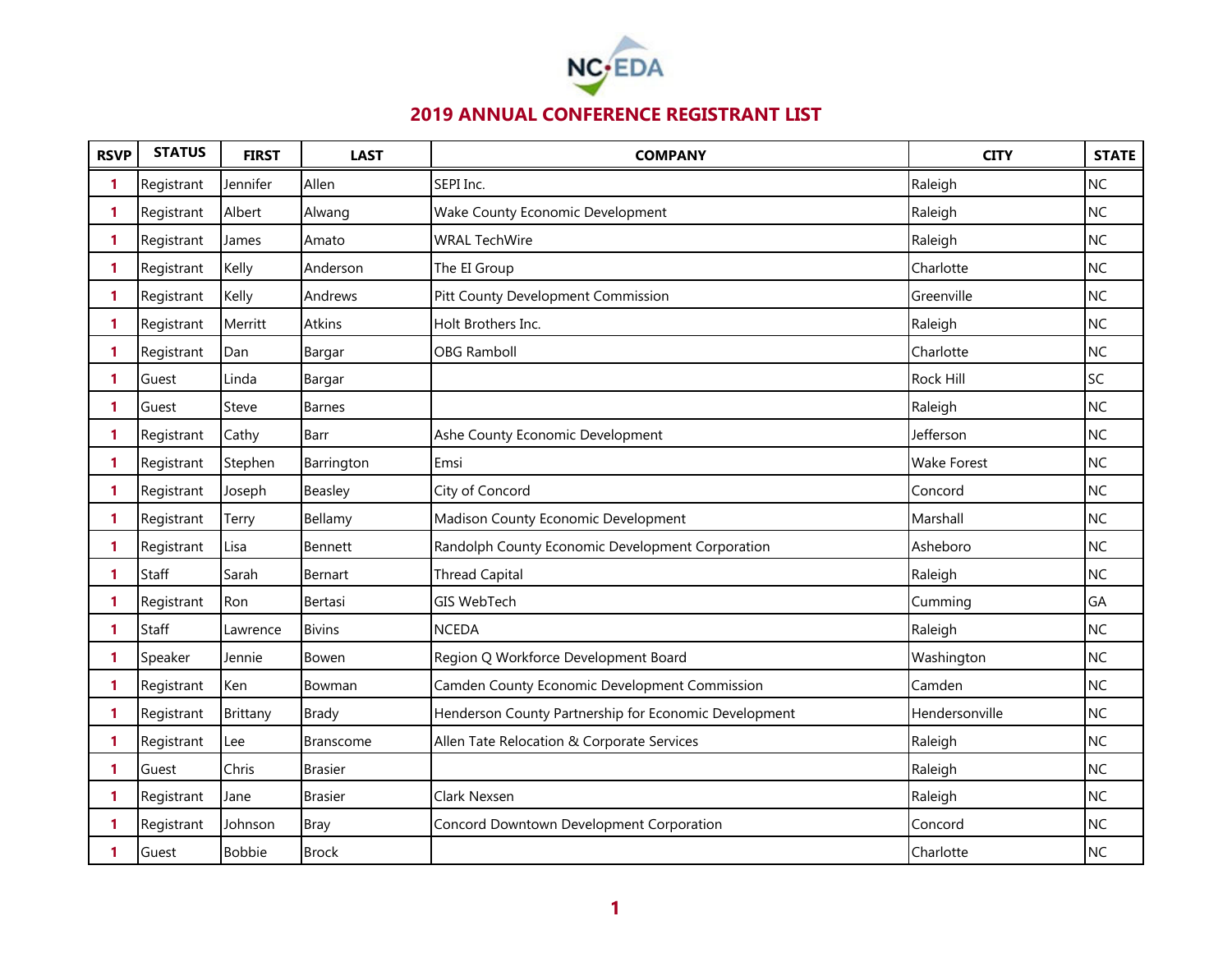

| <b>RSVP</b> | <b>STATUS</b> | <b>FIRST</b> | <b>LAST</b>  | <b>COMPANY</b>                                     | <b>CITY</b>           | <b>STATE</b> |
|-------------|---------------|--------------|--------------|----------------------------------------------------|-----------------------|--------------|
| 1           | Registrant    | John         | <b>Brock</b> | <b>Edwards Construction Services</b>               | Charlotte             | <b>NC</b>    |
| 1           | Registrant    | Stephen      | <b>Brown</b> | The EI Group                                       | Charlotte             | <b>NC</b>    |
| 1           | Registrant    | Cliff        | Brumfield    | Lincoln Economic Development Association           | Lincolnton            | <b>NC</b>    |
| 1           | Registrant    | Rachel       | Brumfield    | Allen Tate Relocation & Corporate Services         | Charlotte             | <b>NC</b>    |
| 1           | Guest         | Katherine    | Bryant       |                                                    | Pleasant Hill         | <b>NC</b>    |
| 1           | Registrant    | Keith        | Bryant       | <b>Glover Construction Company</b>                 | Pleasant Hill         | <b>NC</b>    |
| 1           | Registrant    | Margie       | Bukowski     | <b>WEAVERCOOKE Construction</b>                    | Asheville             | <b>NC</b>    |
| 1           | Registrant    | Alyssa       | <b>Byrd</b>  | Chatham Economic Development Corporation           | Pittsboro             | <b>NC</b>    |
| 1           | Registrant    | Jason        | Cannon       | Wake Forest Business & Industry Partnership        | <b>Wake Forest</b>    | <b>NC</b>    |
| 1           | Registrant    | Will         | Carter       | <b>Stokes County Economic Development</b>          | Danbury               | <b>NC</b>    |
| 1           | Registrant    | Matt         | Chambers     | Clancy & Theys Construction                        | Raleigh               | <b>NC</b>    |
| 1           | Registrant    | Jill         | Chidester    | Brunswick Business & Industry Development          | Leland                | <b>NC</b>    |
| 1           | Registrant    | Jonathan     | Clark        | Allen Tate Relocation & Corporate Services         | Charlotte             | <b>NC</b>    |
| 1           | Registrant    | Michael      | Cleary       | <b>GIS WebTech</b>                                 | Cumming               | GA           |
| 1           | Registrant    | Gary         | Cline        | <b>Cline Design Associates</b>                     | Raleigh               | <b>NC</b>    |
| 1           | Registrant    | Andy         | Coe          | <b>Convergent Nonprofit Solutions</b>              | Cary                  | <b>NC</b>    |
| 1           | Registrant    | Pat          | Corso        | Moore County Partners in Progress                  | Pinehurst             | <b>NC</b>    |
| 1           | Registrant    | Jeff         | Corson       | <b>ATC Group Services</b>                          | Raleigh               | <b>NC</b>    |
| 1           | Registrant    | Emily        | Cox          | North Carolina Railroad Company                    | Raleigh               | <b>NC</b>    |
| 1           | Registrant    | Liz          | Crabill      | NC Department of Commerce                          | Raleigh               | <b>NC</b>    |
| 1           | Speaker       | Paul         | d'Angelo     | City of Asheville                                  | Asheville             | <b>NC</b>    |
| 1           | Registrant    | Cory         | Darnell      | Terracon Consultants                               | Raleigh               | <b>NC</b>    |
| 1           | Registrant    | Marvin       | Davis        | The Wooten Company                                 | <b>Black Mountain</b> | <b>NC</b>    |
| 1.          | Registrant    | Shawn        | Day          | MVP Southgate                                      | Richmond              | VA           |
| 1           | Registrant    | Tracy        | Dellinger    | Economic Development Partnership of North Carolina | Cary                  | <b>NC</b>    |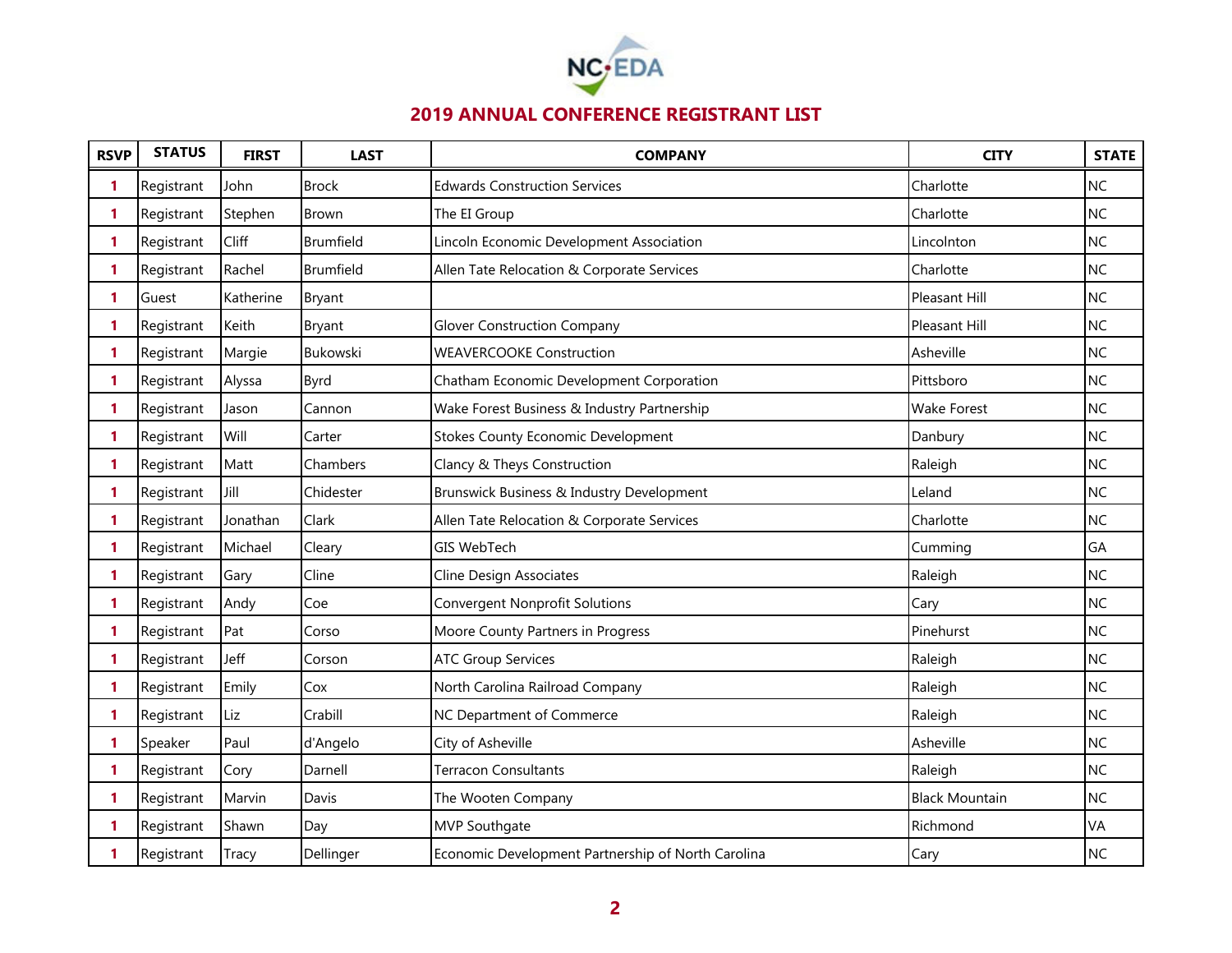

| <b>RSVP</b> | <b>STATUS</b> | <b>FIRST</b>  | <b>LAST</b>   | <b>COMPANY</b>                                   | <b>CITY</b>       | <b>STATE</b> |
|-------------|---------------|---------------|---------------|--------------------------------------------------|-------------------|--------------|
| 1           | Registrant    | Charlie       | Dick          | <b>Environmental Air Systems</b>                 | <b>High Point</b> | <b>NC</b>    |
| 1           | Guest         | Dianne        | <b>Dick</b>   |                                                  | Greensboro        | <b>NC</b>    |
| 1           | Registrant    | <b>Birgit</b> | Dilgert       | Rutherford County Economic Development           | Forest City       | <b>NC</b>    |
| 1           | Staff         | Liz           | Dobbins-Smith | <b>NCEDA</b>                                     | <b>Brevard</b>    | <b>NC</b>    |
| 1           | Registrant    | Don           | Donadio       | Womble Bond Dickinson                            | Raleigh           | <b>NC</b>    |
| 1           | Registrant    | Scott         | Dorney        | North Carolina Military Business Center          | Fayetteville      | <b>NC</b>    |
| 1           | Registrant    | Mike          | Dougherty     | City of Eden                                     | Eden              | <b>NC</b>    |
| 1           | Registrant    | Timothy       | Downs         | Greater Durham Chamber of Commerce               | Durham            | <b>NC</b>    |
| 1           | Guest         | Jack          | Dubel         |                                                  | Greensboro        | <b>NC</b>    |
| 1           | Registrant    | Kathi         | Dubel         | City of Greensboro                               | Greensboro        | <b>NC</b>    |
| 1           | Registrant    | Kurt          | Dumaw         | Ellis & Winters                                  | Raleigh           | <b>NC</b>    |
| 1           | Registrant    | Josh          | Dunbar        | The EI Group                                     | Morrisville       | <b>NC</b>    |
| 1           | Registrant    | Richie        | Duncan        | Franklin County Economic Development Commission  | Youngsville       | <b>NC</b>    |
| 1           | Registrant    | Charlie       | Eadie         | <b>Claris Construction</b>                       | Charlotte         | <b>NC</b>    |
| 1           | Registrant    | Bill          | Early         | Brunswick Business & Industry Development        | Leland            | <b>NC</b>    |
| 1           | Registrant    | Dave          | Efird         | Womble Bond Dickinson                            | Durham            | <b>NC</b>    |
| 1           | Registrant    | Erin          | Farris        | S&ME                                             | Greenville        | SC           |
| 1           | Registrant    | Bryan         | Fox           | Greater Durham Chamber of Commerce               | Durham            | <b>NC</b>    |
| 1           | Registrant    | Kevin         | Franklin      | Randolph County Economic Development Corporation | Asheboro          | <b>NC</b>    |
| 1           | Registrant    | Mike          | Frawley       | <b>Terracon Consultants</b>                      | Raleigh           | <b>NC</b>    |
| 1           | Registrant    | <b>Brett</b>  | Frenier       | RATIO Design                                     | Raleigh           | <b>NC</b>    |
| 1           | Registrant    | Kurt          | Frenzel       | <b>ECC Technologies</b>                          | Raleigh           | <b>NC</b>    |
| 1           | Guest         | Gail          | Garner        |                                                  | Greenville        | <b>NC</b>    |
| 1           | Registrant    | Mark          | Garner        | Rivers & Associates                              | Greenville        | <b>NC</b>    |
| 1           | Registrant    | John          | Geib          | Duke Energy                                      | Greensboro        | <b>NC</b>    |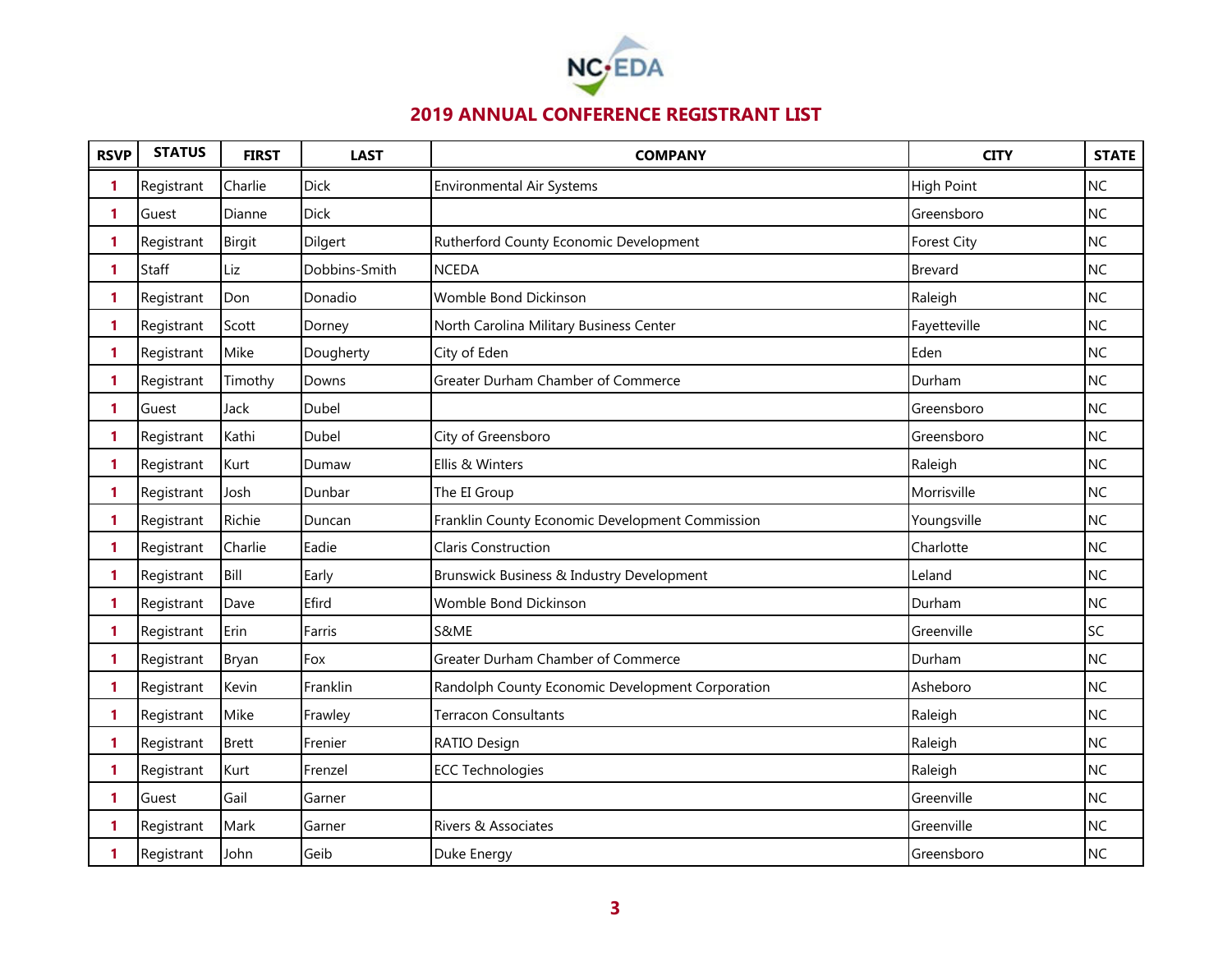

| <b>RSVP</b>  | <b>STATUS</b> | <b>FIRST</b> | <b>LAST</b>             | <b>COMPANY</b>                                     | <b>CITY</b>          | <b>STATE</b> |
|--------------|---------------|--------------|-------------------------|----------------------------------------------------|----------------------|--------------|
| 1            | Registrant    | Mike         | Geouge                  | Sanford Holshouser Economic Development Consulting | Raleigh              | <b>NC</b>    |
| $\mathbf{1}$ | Speaker       | Amy          | Gerber                  | Cushman & Wakefield                                | Atlanta              | GA           |
| 1            | Registrant    | Crystal      | Gettys                  | Iredell County Economic Development Corporation    | Statesville          | <b>NC</b>    |
| 1            | Registrant    | Nate         | Gilbert                 | <b>Dominion Energy</b>                             | Richmond             | VA           |
| 1.           | Registrant    | Stuart       | Gilbert                 | City of Kings Mountain                             | Kings Mountain       | <b>NC</b>    |
| 1            | Registrant    | Catherine    | Glover Frazier          | <b>Glover Construction Company</b>                 | Pleasant Hill        | <b>NC</b>    |
| 1            | Registrant    | Craig        | Goodson                 | Davidson County Economic Development Commission    | Lexington            | NC           |
| 1            | Registrant    | Tracey       | Gould                   | Froehling & Robertson                              | Raleigh              | <b>NC</b>    |
| 1            | Registrant    | Steven       | Grzybowski              | <b>DEVITA</b>                                      | Greenville           | SC           |
| 1            | Registrant    | Michael      | Haley                   | Wake County Economic Development                   | Raleigh              | <b>NC</b>    |
| 1.           | Registrant    | Blake        | Hall                    | <b>Timmons Group</b>                               | Raleigh              | <b>NC</b>    |
| 1            | Registrant    | Jenni        | Harris                  | NC Department of Commerce                          | Raleigh              | <b>NC</b>    |
| 1.           | Speaker       | Wendy        | Harris                  | Team Harris Real Estate                            | Fayetteville         | NC           |
| 1            | Registrant    | Joanna       | Helms                   | Apex Economic Development                          | Apex                 | NC           |
| 1            | Guest         | Tim          | Helms                   |                                                    | <b>Holly Springs</b> | <b>NC</b>    |
| 1            | Registrant    | Loren        | Hill                    | High Point Economic Development Corporation        | <b>High Point</b>    | NC           |
| 1.           | Registrant    | Conley       | Hilliard                | Dewberry                                           | Raleigh              | <b>NC</b>    |
| 1            | Registrant    | Joe          | Hines                   | <b>Timmons Group</b>                               | Richmond             | VA           |
| 1            | Registrant    | Paul         | Hoben                   | Aberdeen Carolina & Western Railway                | Candor               | NC           |
| 1.           | Registrant    | Jennifer     | <b>Holland Thompson</b> | Charlotte Douglas International Airport            | Charlotte            | NC           |
| 1            | Registrant    | Hope         | Hopkins                 | Burke Development Inc.                             | Morganton            | NC           |
| 1.           | Registrant    | Kathy        | Howard                  | <b>Greenville Utilities Commission</b>             | Greenville           | <b>NC</b>    |
| 1.           | Guest         | Alice        | Howell                  |                                                    | Greenville           | SC           |
| 1            | Registrant    | Peyton       | Howell                  | Harper Corporation                                 | Greenville           | SC           |
| 1            | Registrant    | Mike         | Hubbard                 | Economic Development Partnership of North Carolina | Cary                 | NC           |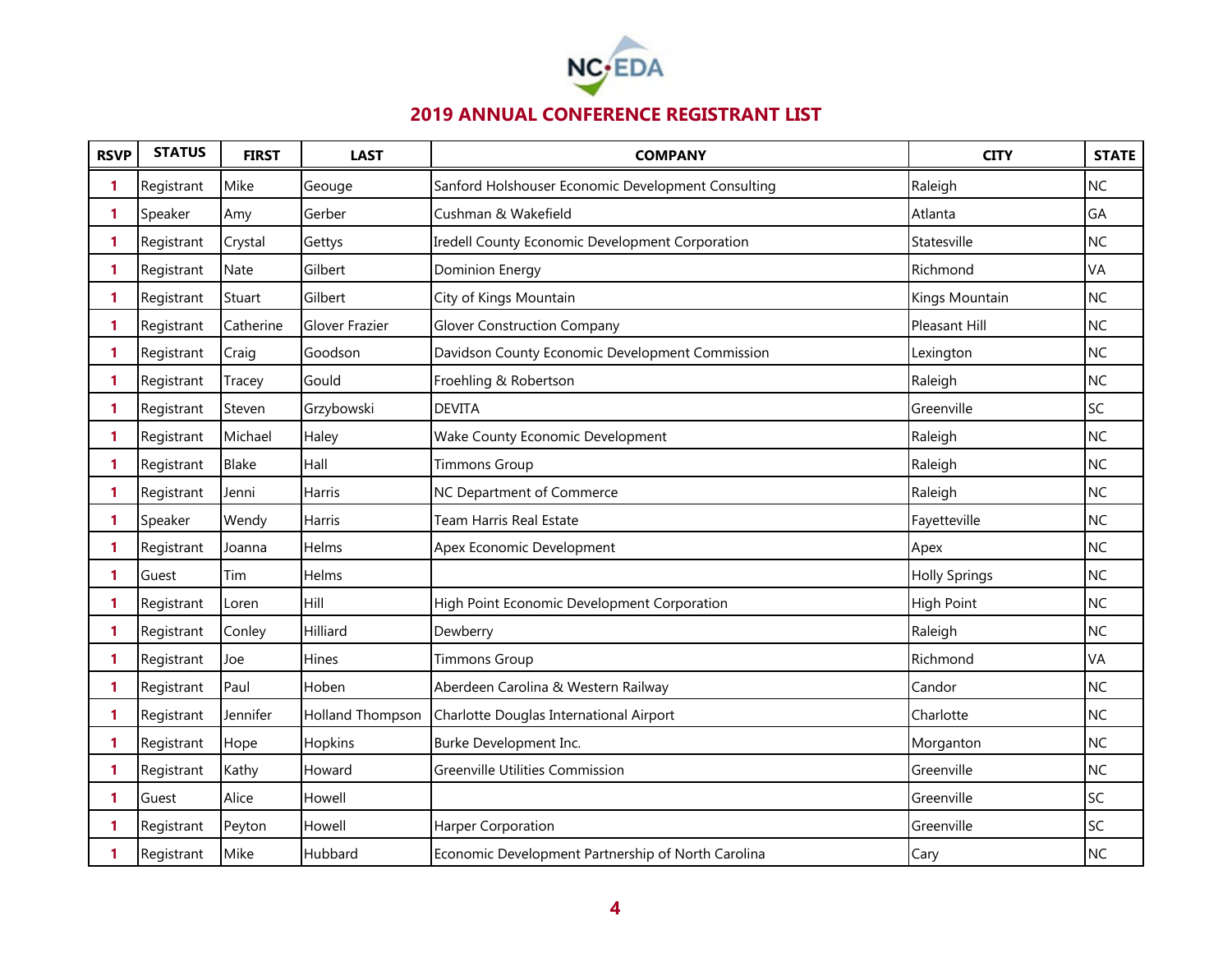

| <b>RSVP</b> | <b>STATUS</b> | <b>FIRST</b> | <b>LAST</b> | <b>COMPANY</b>                                     | <b>CITY</b>          | <b>STATE</b> |
|-------------|---------------|--------------|-------------|----------------------------------------------------|----------------------|--------------|
| 1           | Registrant    | Jeff         | Humbert     | <b>Turner Construction Company</b>                 | Charlotte            | <b>NC</b>    |
| 1           | Registrant    | John         | Hunter      | Womble Bond Dickinson                              | Charlotte            | <b>NC</b>    |
| 1           | Registrant    | Kati         | Hynes       | Charlotte Regional Business Alliance               | Charlotte            | <b>NC</b>    |
| 1           | Registrant    | Tim          | Ivey        | Economic Development Partnership of North Carolina | Cary                 | <b>NC</b>    |
| 1           | Speaker       | Larry        | Jarvis      | Director, Housing & Neighborhoods                  | Raleigh              | <b>NC</b>    |
| 1           | Speaker       | Chris        | Johnson     | Johnston County Economic Development               | Smithfield           | <b>NC</b>    |
| 1           | Guest         | Leigh        | Johnson     |                                                    | Wilmington           | <b>NC</b>    |
| 1           | Guest         | Linda        | Johnson     |                                                    | <b>Forest City</b>   | <b>NC</b>    |
| 1           | Registrant    | Randall      | Johnson     | NC Biotechnology Center                            | Wilmington           | <b>NC</b>    |
| 1           | Registrant    | Steve        | Johnson     | WEAVERCOOKE / Kirkland                             | Greensboro           | <b>NC</b>    |
| 1           | Registrant    | Tom          | Johnson     | Rutherford County Economic Development             | <b>Forest City</b>   | <b>NC</b>    |
| 1           | Guest         | Wallace      | Johnson     |                                                    | Wilmington           | <b>NC</b>    |
| 1.          | Registrant    | Anna         | Johnston    | Holly Springs Economic Development                 | <b>Holly Springs</b> | <b>NC</b>    |
| 1           | Registrant    | Nancy        | Johnston    | NC Biotechnology Center                            | Winston-Salem        | <b>NC</b>    |
| 1           | Registrant    | Keyvin       | Jones       | E-Verify - US Citizenship & Immigration Services   | Washington           | <b>DC</b>    |
| 1           | Registrant    | Livian       | Jones       | Vannoy Construction                                | North Charleston     | SC           |
| 1           | Registrant    | James        | Joyner      | Draper Aden Associates                             | Raleigh              | <b>NC</b>    |
| 1           | Registrant    | <b>Rick</b>  | Kiernan     | <b>Convergent Nonprofit Solutions</b>              | Raleigh              | <b>NC</b>    |
| 1           | Registrant    | Don          | Kirkman     | Carteret County Economic Development               | Morehead City        | <b>NC</b>    |
| 1           | Guest         | Leigh        | Kirkman     |                                                    | Morehead City        | <b>NC</b>    |
| 1           | Staff         | Sheila       | Knight      | <b>NCEDA</b>                                       | Jacksonville         | <b>NC</b>    |
| 1.          | Registrant    | Chris        | Kouri       | Nexsen Pruet                                       | Charlotte            | <b>NC</b>    |
| 1           | Registrant    | Irena        | Krstanovic  | Holly Springs Economic Development                 | <b>Holly Springs</b> | <b>NC</b>    |
| 1           | Registrant    | Kevin        | Lackey      | Brunswick Business & Industry Development          | Leland               | <b>NC</b>    |
| 1           | Registrant    | John         | Lair        | <b>ECS Southeast</b>                               | Wilmington           | <b>NC</b>    |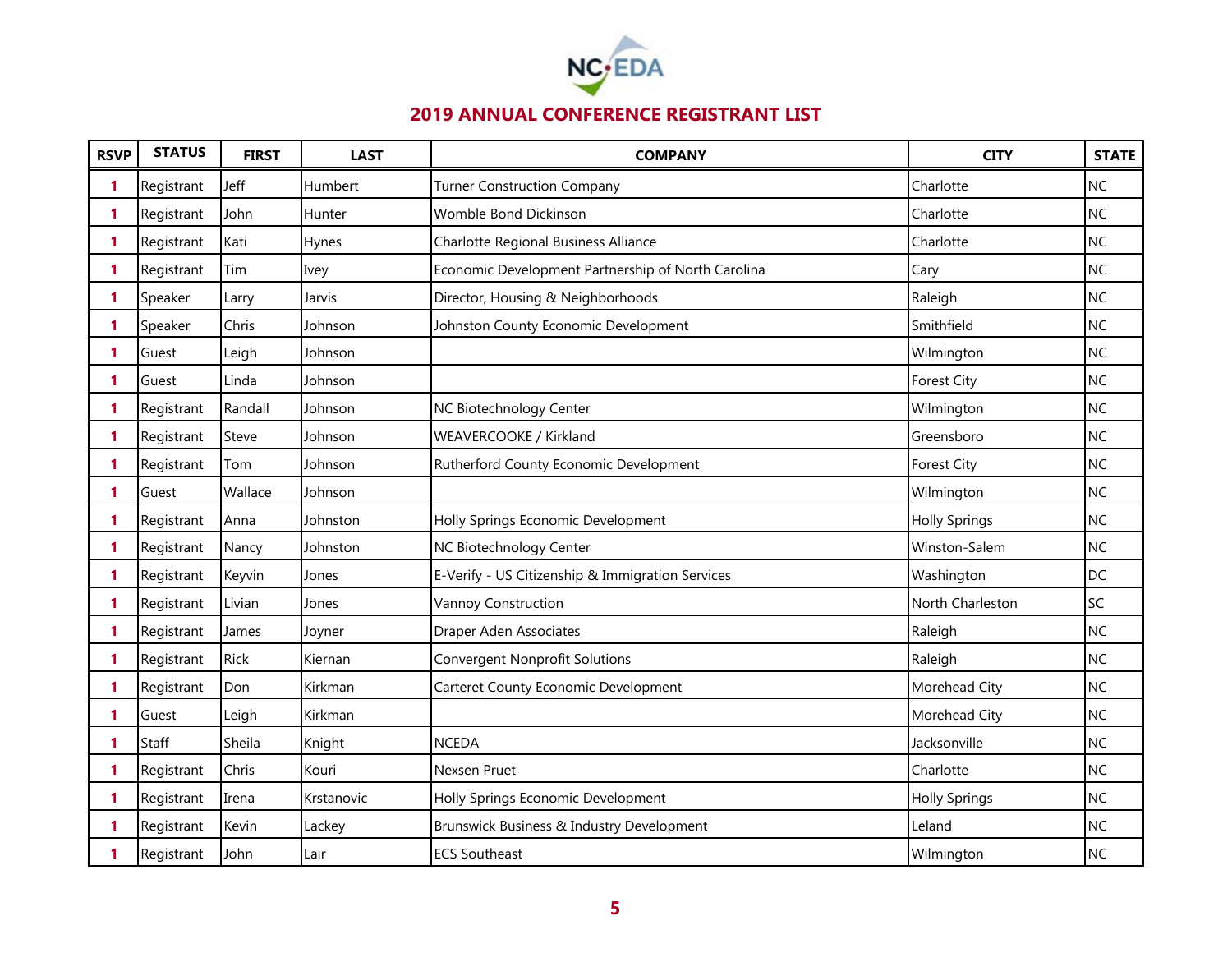

| <b>RSVP</b>  | <b>STATUS</b> | <b>FIRST</b> | <b>LAST</b>      | <b>COMPANY</b>                                     | <b>CITY</b>       | <b>STATE</b> |
|--------------|---------------|--------------|------------------|----------------------------------------------------|-------------------|--------------|
| 1            | Guest         | Alan         | Lane             |                                                    | Asheville         | <b>NC</b>    |
| 1.           | Registrant    | Gary         | Lanier           | Columbus County Economic Development Commission    | Whiteville        | <b>NC</b>    |
| 1.           | Registrant    | Mark         | Lawson           | Cary Chamber of Commerce                           | Cary              | <b>NC</b>    |
| 1            | Guest         | Karen        | Leak             |                                                    | Winston-Salem     | <b>NC</b>    |
| 1            | Registrant    | <b>Bob</b>   | Leak Jr.         | <b>Winston-Salem Business</b>                      | Winston-Salem     | <b>NC</b>    |
| 1.           | Registrant    | Laura        | Lee              | Economic Development Partnership of North Carolina | Cary              | <b>NC</b>    |
| 1            | Registrant    | Andre        | Lennon           | <b>Alliance Consulting Engineers</b>               | Charlotte         | <b>NC</b>    |
| $\mathbf{1}$ | Registrant    | Maureen      | Little           | NC Community College System                        | Raleigh           | <b>NC</b>    |
| 1            | Registrant    | Grant        | Livengood        | McKim & Creed                                      | Raleigh           | <b>NC</b>    |
| $\mathbf{1}$ | Guest         | Jessica      | Lombardi         |                                                    | Currituck         | <b>NC</b>    |
| 1            | Registrant    | Larry        | Lombardi         | <b>Currituck County Economic Development</b>       | Currituck         | <b>NC</b>    |
| 1            | Registrant    | Seth         | London           | LeChase Construction                               | Durham            | <b>NC</b>    |
| 1            | Speaker       | Henry        | Lowenstein       | Research and Consulting Services                   | Conway            | SC           |
| 1            | Registrant    | <b>Brian</b> | Maas             | <b>ECS Southeast</b>                               | Greensboro        | <b>NC</b>    |
| 1            | Registrant    | Tory         | Mabe             | <b>Stokes County Economic Development</b>          | Danbury           | <b>NC</b>    |
| 1            | Registrant    | Eddie        | MacEldowney      | Davis Martin Powell                                | <b>High Point</b> | <b>NC</b>    |
| 1            | Registrant    | John         | Mancuso          | <b>SKA Consulting Engineers</b>                    | Greensboro        | <b>NC</b>    |
| 1.           | Registrant    | Anna         | Mangum           | <b>NC State University</b>                         | Raleigh           | <b>NC</b>    |
| 1            | Registrant    | Jessica      | Martin-Lane      | WithersRavenel                                     | Asheville         | <b>NC</b>    |
| 1            | Registrant    | Ryan         | <b>McDaniels</b> | Lake Norman Economic Development                   | Huntersville      | <b>NC</b>    |
| 1            | Speaker       | Mark         | McDonnell        | AdVenture Development                              | Raleigh           | <b>NC</b>    |
| 1            | Guest         | Latrella     | McElrath         |                                                    | Asheville         | <b>NC</b>    |
| 1            | Registrant    | Lee          | McElrath         | Dominion Energy                                    | Asheville         | <b>NC</b>    |
| 1            | Registrant    | Mical        | McFarland        | Town of Rolesville                                 | Rolesville        | <b>NC</b>    |
| 1            | Registrant    | Patrick      | McHugh           | <b>NC Justice Center</b>                           | Durham            | <b>NC</b>    |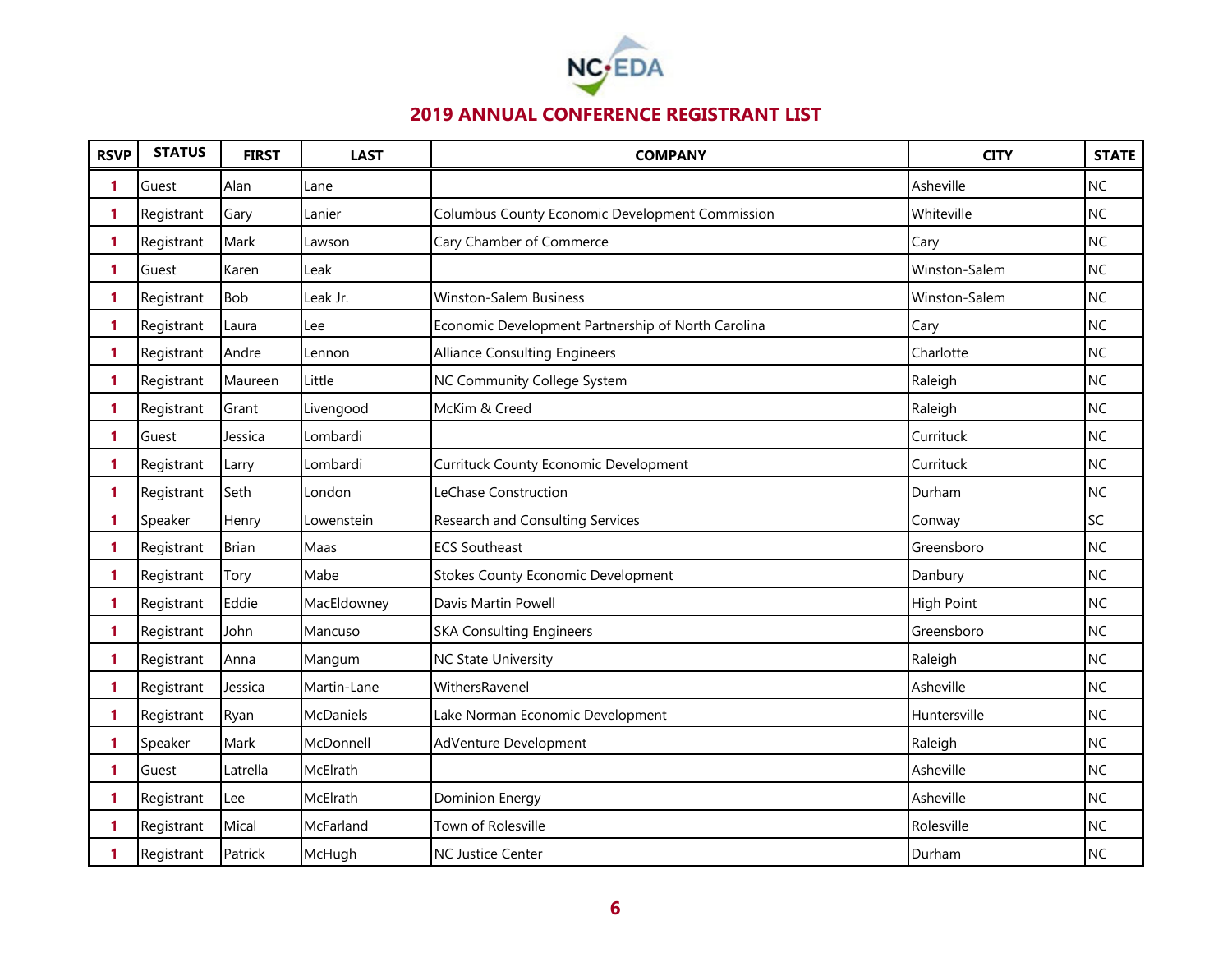

| <b>RSVP</b> | <b>STATUS</b> | <b>FIRST</b> | <b>LAST</b>   | <b>COMPANY</b>                                     | <b>CITY</b>       | <b>STATE</b> |
|-------------|---------------|--------------|---------------|----------------------------------------------------|-------------------|--------------|
| 1           | Registrant    | Mike         | McIntyre      | Poyner Spruill LLP                                 | Raleigh           | <b>NC</b>    |
| 1           | Registrant    | Jason        | McLeod        | <b>ECS Southeast</b>                               | Wilmington        | NC           |
| 1           | Registrant    | Kasey        | McWhorter     | S&ME                                               | Greensboro        | <b>NC</b>    |
| 1           | Registrant    | Frank        | Melchior      | Bobbitt Design Build                               | Raleigh           | <b>NC</b>    |
| 1           | Registrant    | Joe          | Melvin        | North Carolina's Southeast                         | Elizabethtown     | <b>NC</b>    |
| 1           | Staff         | Jane         | Meyer         | <b>NCEDA</b>                                       | Raleigh           | <b>NC</b>    |
| 1           | Registrant    | Scott        | Millar        | Catawba County Economic Development Corporation    | Hickory           | <b>NC</b>    |
| 1           | Registrant    | Eddie        | Miller        | <b>NC Electric Cooperatives</b>                    | Raleigh           | <b>NC</b>    |
| 1           | Registrant    | Emily        | Miller        | McAdams & Associates                               | <b>GARNER</b>     | <b>NC</b>    |
| 1.          | Registrant    | Patricia     | Mitchell      | Appalachian State University                       | Boone             | <b>NC</b>    |
| 1           | Guest         | Don          | Mizelle       |                                                    | Wilmington        | <b>NC</b>    |
| 1           | Registrant    | Jenny        | Mizelle       | WithersRavenel                                     | Wilmington        | <b>NC</b>    |
| 1           | Registrant    | Candice      | Moffitt       | Stanly County Economic Development                 | Albemarle         | <b>NC</b>    |
| 1           | Registrant    | Don          | Moore         | Kirkland                                           | <b>High Point</b> | <b>NC</b>    |
| 1           | Registrant    | Crystal      | Morphis       | Creative Economic Development Consulting           | Elkin             | <b>NC</b>    |
| 1           | Registrant    | Ted          | <b>Morris</b> | East Carolina University                           | Greenville        | <b>NC</b>    |
| 1           | Registrant    | Evan         | Mozingo       | Monroe-Union County Economic Development           | Monroe            | <b>NC</b>    |
| 1           | Registrant    | Kristi       | Mroch         | Carteret County Economic Development               | Morehead City     | <b>NC</b>    |
| 1           | Registrant    | Michelle     | Muir          | NC Department of Commerce                          | Raleigh           | <b>NC</b>    |
| 1           | Registrant    | Deborah      | Murray        | Caldwell County Economic Development Commission    | Lenoir            | <b>NC</b>    |
| 1           | Registrant    | Ryan         | Nance         | Economic Development Partnership of North Carolina | Cary              | <b>NC</b>    |
| 1           | Guest         | Autney       | Nelms         |                                                    | Raleigh           | <b>NC</b>    |
| 1           | Registrant    | John         | Nelms         | Duke Energy                                        | Raleigh           | <b>NC</b>    |
| 1           | Registrant    | Frank        | Newman        | <b>Alliance Consulting Engineers</b>               | Charelston        | SC           |
| 1           | Speaker       | Rett         | Newton        | Town of Beaufort                                   | Beaufort          | <b>NC</b>    |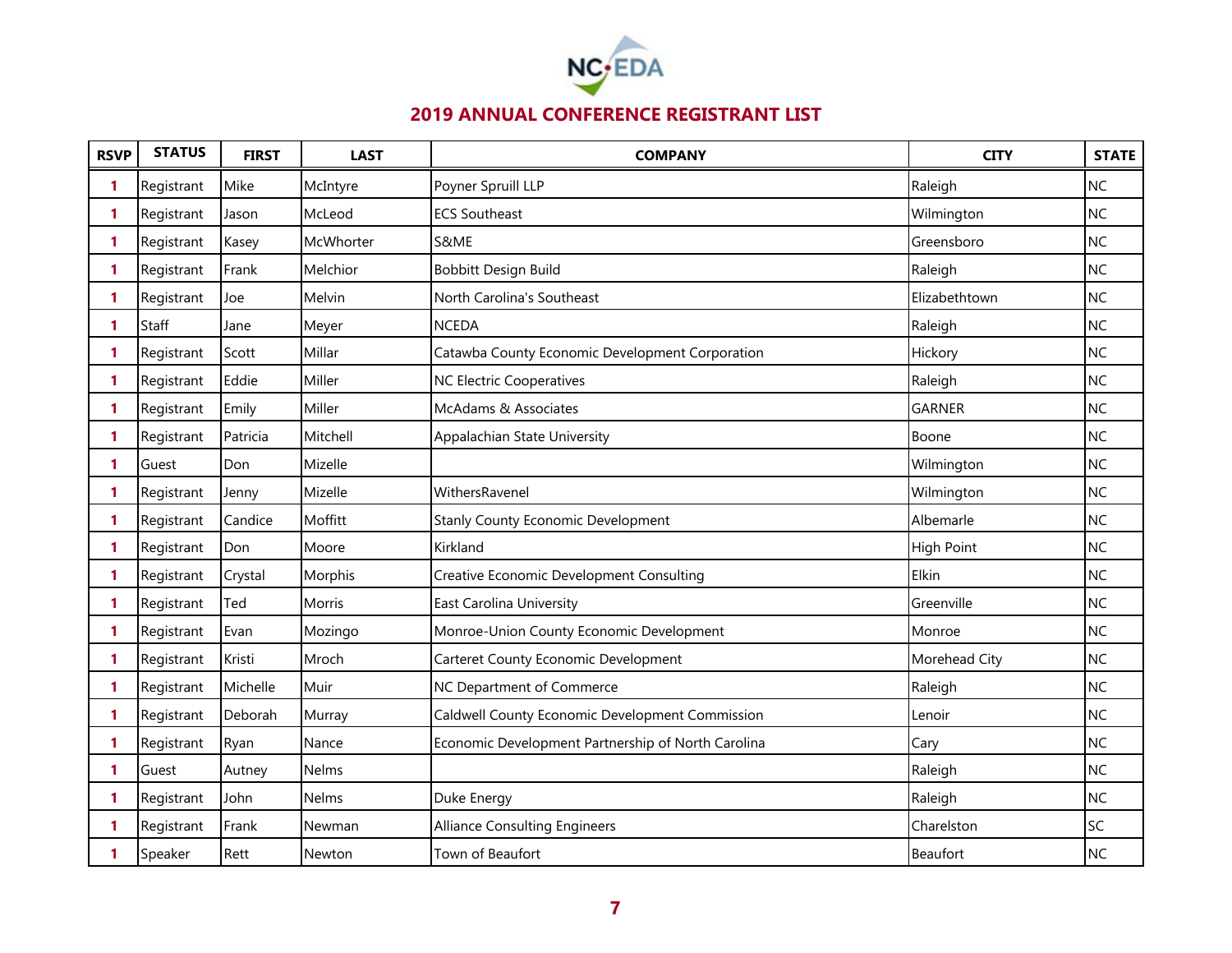

| <b>RSVP</b>  | <b>STATUS</b> | <b>FIRST</b>  | <b>LAST</b>   | <b>COMPANY</b>                                  | <b>CITY</b> | <b>STATE</b> |
|--------------|---------------|---------------|---------------|-------------------------------------------------|-------------|--------------|
| 1            | Registrant    | Jim           | Nichols       | O'Brien/Atkins Associates                       | Durham      | <b>NC</b>    |
| 1            | Registrant    | Jamie         | <b>Nieves</b> | <b>ECS Southeast</b>                            | Raleigh     | NC           |
| 1            | Registrant    | Amanda        | Ohlensehlen   | City of New Bern                                | New Bern    | <b>NC</b>    |
| 1            | Registrant    | Jerry         | O'Keeffe      | <b>Dominion Energy</b>                          | Durham      | <b>NC</b>    |
| 1            | Guest         | Tana          | O'Keeffe      |                                                 | Durham      | <b>NC</b>    |
| 1            | Registrant    | Aaron         | Ouellette     | Port of Virginia                                | Norfolk     | VA           |
| 1            | Registrant    | Russell       | Overman       | The Wooten Company                              | Greenville  | <b>NC</b>    |
| 1            | Speaker       | Will          | Parry-Hill    | NC Housing Finance Agency                       | Raleigh     | <b>NC</b>    |
| $\mathbf{1}$ | Registrant    | Greg          | Payne         | Economic Leadership                             | Raleigh     | <b>NC</b>    |
| 1.           | Registrant    | Josh          | Payne         | Southern Industrial Constructors                | Raleigh     | <b>NC</b>    |
| 1            | Registrant    | Steven        | Pearce        | Charlotte Regional Business Alliance            | Charlotte   | <b>NC</b>    |
| 1            | Registrant    | Ernie         | Pearson       | Nexsen Pruet                                    | Raleigh     | <b>NC</b>    |
| 1            | Registrant    | <b>Rick</b>   | Peele         | <b>LS3P Associates</b>                          | Raleigh     | <b>NC</b>    |
| 1            | Registrant    | Raul          | Peralta       | <b>ECS Southeast</b>                            | Greensboro  | <b>NC</b>    |
| 1            | Registrant    | Donna         | Phillips      | Duke Energy                                     | Winterville | <b>NC</b>    |
| 1            | Speaker       | Mark          | Phillips      | NC Biotechnology Center                         | Greenville  | <b>NC</b>    |
| 1            | Registrant    | Chris         | Platé         | Monroe-Union County Economic Development        | Monroe      | <b>NC</b>    |
| 1            | Registrant    | Mark          | Pope          | Wayne County Development Alliance               | Goldsboro   | <b>NC</b>    |
| 1            | Registrant    | Marvin        | Price         | Charlotte Regional Business Alliance            | Charlotte   | <b>NC</b>    |
| 1            | Registrant    | Julie         | Pruett        | Catawba County Economic Development Corporation | Hickory     | <b>NC</b>    |
| 1            | Registrant    | <b>Brooks</b> | Raiford       | <b>NC TECH</b>                                  | Raleigh     | <b>NC</b>    |
| 1            | Registrant    | Sam           | Rauf          | Chatham Economic Development Corporation        | Pittsboro   | <b>NC</b>    |
| 1            | Registrant    | Carl          | Rees          | ElectriCities of NC                             | Raleigh     | <b>NC</b>    |
| 1            | Registrant    | Bill          | Roberts       | Duke Energy                                     | Hickory     | <b>NC</b>    |
| 1            | Guest         | Mildred       | Roberts       |                                                 | Hickory     | <b>NC</b>    |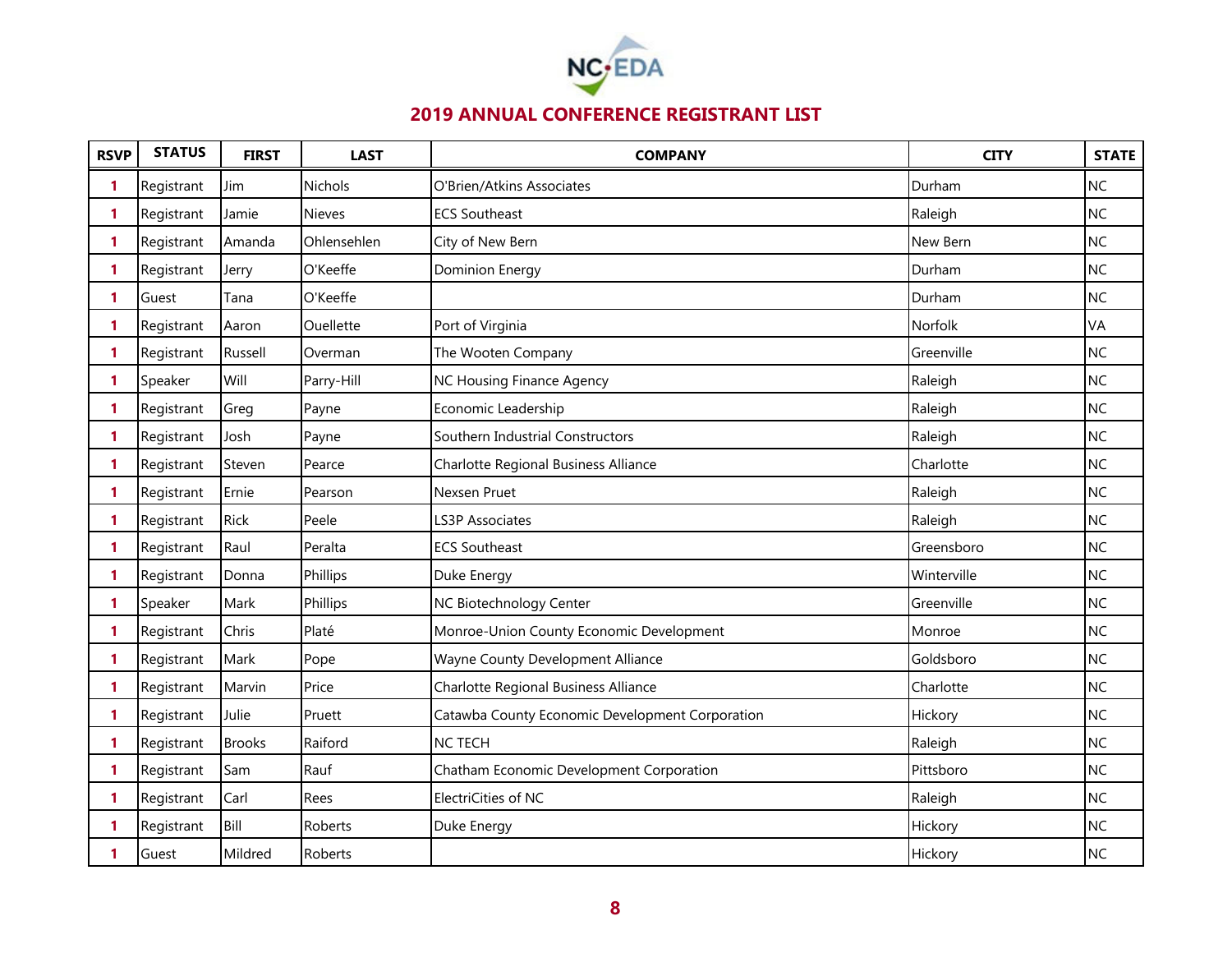

| <b>RSVP</b> | <b>STATUS</b> | <b>FIRST</b> | <b>LAST</b>    | <b>COMPANY</b>                                     | <b>CITY</b>        | <b>STATE</b> |
|-------------|---------------|--------------|----------------|----------------------------------------------------|--------------------|--------------|
| 1           | Registrant    | Vann         | Rogerson       | <b>NCEast Alliance</b>                             | Greenville         | <b>NC</b>    |
| 1           | Guest         | Don          | Roper          |                                                    | Mount Holly        | NC           |
| 1           | Registrant    | Julie        | Roper          | <b>Dominion Energy</b>                             | Raleigh            | NC           |
| 1           | Registrant    | Morgan       | Ross           | Wake County Economic Development                   | Raleigh            | <b>NC</b>    |
| 1           | Registrant    | Austin       | Rouse          | Economic Development Partnership of North Carolina | Cary               | <b>NC</b>    |
| 1           | Registrant    | Gretchen     | Saussy         | Mid-Atlantic Associates                            | Raleigh            | NC           |
| 1           | Registrant    | Megan        | <b>Sellers</b> | North Carolina's Southeast                         | Elizabethtown      | <b>NC</b>    |
| 1           | Registrant    | Jason        | Semple         | Martin County Economic Development Corporation     | Williamston        | <b>NC</b>    |
| 1           | Registrant    | Wayne        | Shelley        | Thomas & Hutton                                    | Myrtle Beach       | SC           |
| 1           | Registrant    | Phillip      | Shumaker       | Economic Development Partnership of North Carolina | Cary               | NC           |
| 1           | Registrant    | Bill         | Sinclair       | D.H. Griffin Construction                          | Greensboro         | NC           |
| 1           | Registrant    | Jen          | Sisak          | <b>Gilbane Building Company</b>                    | Raleigh            | NC           |
| 1           | Registrant    | Heath        | Slapikas       | 365 Degree Total Marketing                         | St. Simons Island  | GA           |
| 1           | Guest         | Beverly      | Smith          |                                                    | Burgaw             | <b>NC</b>    |
| 1           | Registrant    | Bryan        | Smith          | <b>Dominion Energy</b>                             | Richmond           | VA           |
| 1           | Registrant    | George       | Smith          | Nexsen Pruet                                       | Raleigh            | <b>NC</b>    |
| 1           | Registrant    | Jimmy        | Smith          | Four County EMC                                    | Burgaw             | NC           |
| 1           | Registrant    | Mark         | Smith          | McKim & Creed                                      | Raleigh            | <b>NC</b>    |
| 1           | Registrant    | Matt         | Smith          | Wake Tech Foundation                               | Raleigh            | NC           |
| 1           | Registrant    | Mike         | Smith          | Sanford Area Growth Alliance                       | Sanford            | <b>NC</b>    |
| 1           | Guest         | Phyllis      | Smith          |                                                    | Sanford            | NC           |
| 1           | Registrant    | Mike         | Solomon        | <b>Timmons Group</b>                               | Greensboro         | <b>NC</b>    |
| 1           | Speaker       | Kevin        | Spiegel        | Crowe                                              | Chicago            | IL           |
| 1           | Registrant    | Robin        | Spinks         | Greenfield                                         | Wrightsville Beach | <b>NC</b>    |
| 1           | Registrant    | Joyce        | Spivey         | Economic Development Partnership of North Carolina | Cary               | <b>NC</b>    |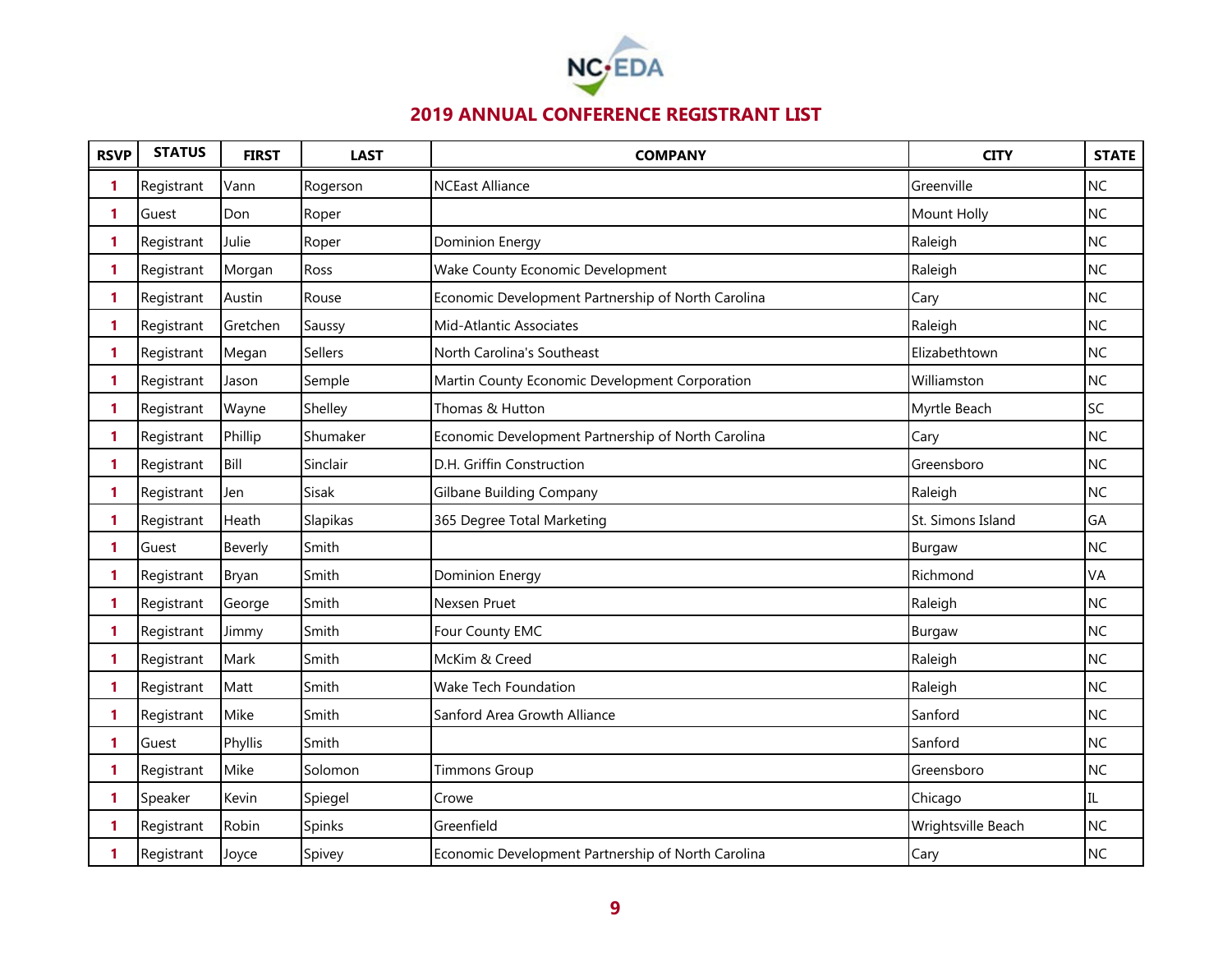

| <b>RSVP</b>  | <b>STATUS</b> | <b>FIRST</b> | <b>LAST</b>      | <b>COMPANY</b>                                            | <b>CITY</b>            | <b>STATE</b> |
|--------------|---------------|--------------|------------------|-----------------------------------------------------------|------------------------|--------------|
| 1            | Registrant    | David        | Spratley         | Economic Development Partnership of North Carolina        | Cary                   | <b>NC</b>    |
| 1            | Registrant    | Joe          | <b>Stallings</b> | Town of Garner                                            | Garner                 | <b>NC</b>    |
| 1            | Registrant    | Kris         | Stamm            | <b>ECS Southeast</b>                                      | Wilmington             | <b>NC</b>    |
| 1            | Registrant    | Joe          | Starr            | <b>Terracon Consultants</b>                               | Raleigh                | <b>NC</b>    |
| 1            | Registrant    | Katie        | Stember          | NC Biotechnology Center                                   | Research Triangle Park | <b>NC</b>    |
| 1            | Registrant    | Angie        | Stewart          | Harnett County Economic Development                       | Lillington             | <b>NC</b>    |
| 1            | Registrant    | Evan         | Stone            |                                                           | Cary                   | <b>NC</b>    |
| 1            | Registrant    | <b>Brian</b> | Sutphin          | McAdams & Associates                                      | <b>GARNER</b>          | <b>NC</b>    |
| 1            | Registrant    | Harry        | Swendsen         | Economic Development Partnership of North Carolina        | Cary                   | <b>NC</b>    |
| 1            | Speaker       | Gray         | Swoope           | <b>VisionFirst Advisors</b>                               | Tallahassee            | FL.          |
| 1            | Registrant    | <b>Brian</b> | Taylor           | Miller-Valentine Group                                    | Columbia               | SC           |
| 1            | Registrant    | Ben          | Teague           | <b>Biltmore Farms</b>                                     | Asheville              | <b>NC</b>    |
| 1            | Registrant    | Katherine    | Thomas           | Alfred Williams & Company                                 | Raleigh                | <b>NC</b>    |
| 1            | Registrant    | Bobby        | Todd             | Yadkin County Economic Development Partnership            | Yadkinville            | <b>NC</b>    |
| $\mathbf{1}$ | Guest         | Sandra       | <b>Trivett</b>   |                                                           | Clayton                | <b>NC</b>    |
| 1            | Registrant    | Catherine    | Truitt           | <b>Western Governors University</b>                       | Durham                 | <b>NC</b>    |
| 1            | Registrant    | Todd         | Tucker           | Surry County Economic Development Partnership             | <b>Mount Airy</b>      | <b>NC</b>    |
| 1            | Registrant    | Matt         | Turner           | The Christman Company                                     | Raleigh                | <b>NC</b>    |
| 1            | Registrant    | Melanie      | Underwood        | Economic Development Partnership of North Carolina        | Cary                   | <b>NC</b>    |
| 1            | Registrant    | Robert       | Van Geons        | Fayetteville Cumberland County Economic Development Corp. | Fayetteville           | <b>NC</b>    |
| 1            | Guest         | Tara         | Van Geons        |                                                           | Fayetteville           | <b>NC</b>    |
| 1            | Registrant    | Tad          | vanDusen         | <b>Williams Mullen</b>                                    | Raleigh                | <b>NC</b>    |
| 1            | Registrant    | Jason        | Vaughn           | Agracel, Inc.                                             | Greenville             | SC           |
| 1            | Speaker       | Mark         | Vitner           | <b>Wells Fargo Securities</b>                             | Charlotte              | <b>NC</b>    |
| 1            | Speaker       | Thomas       | Walker           | <b>Wayne Community College</b>                            | Goldsboro              | <b>NC</b>    |